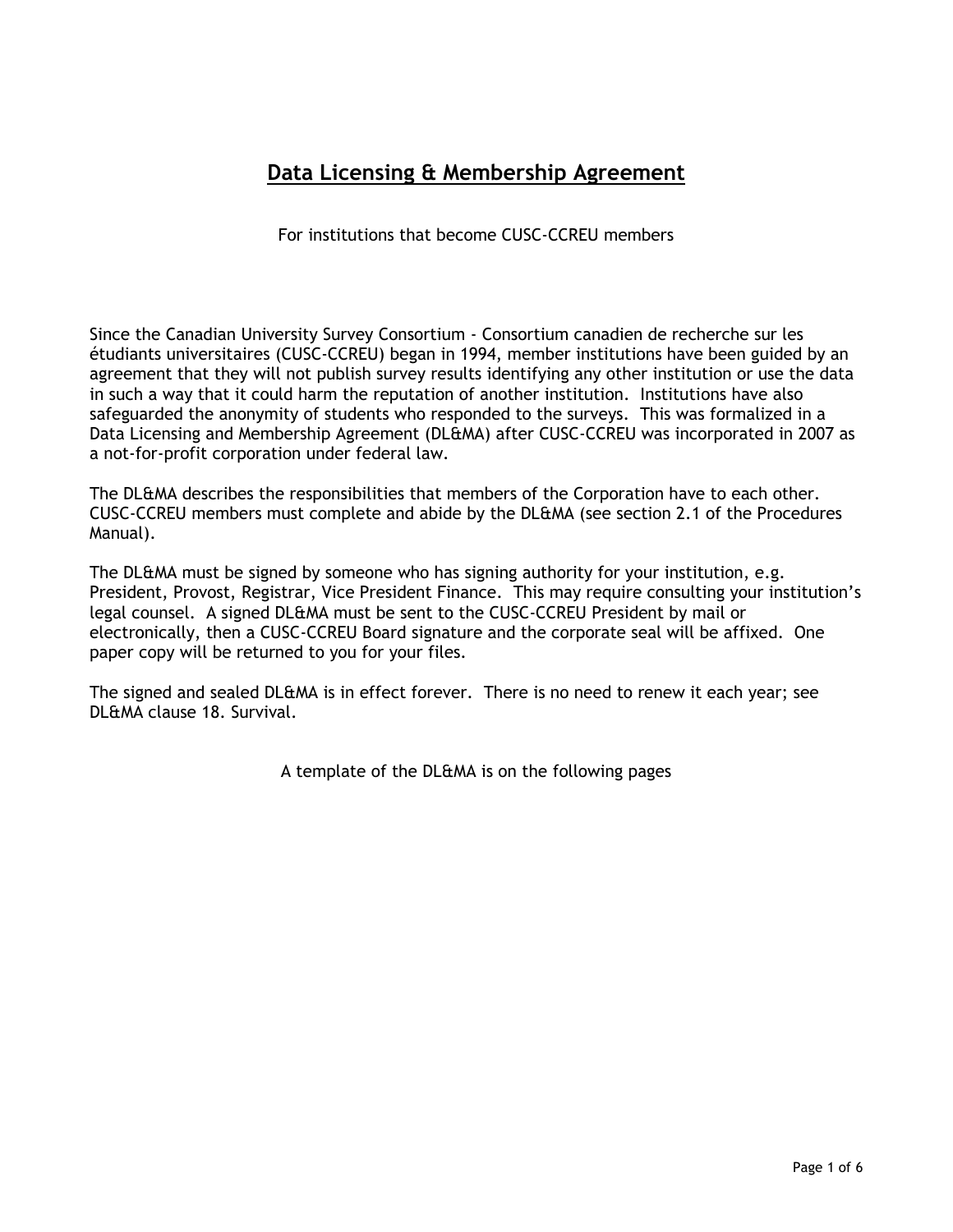

**Canadian University Survey Consortium** Consortium canadien de recherche sur les étudiants universitaires

# **Data Licensing & Membership Agreement**

This Agreement is effective as of the \_\_\_\_\_ day of \_\_\_\_\_\_\_\_\_\_\_\_\_\_\_\_\_\_\_\_\_\_\_\_\_, 20\_\_\_\_\_\_

BETWEEN:

The Canadian University Survey Consortium – Consortium canadien de recherche sur les étudiants universitaires (the "Corporation")

-and-

name of university (the "Member")

WHEREAS:

## **PREAMBLE**

A. The mission of the Canadian University Survey Consortium - Consortium canadien de recherche sur les étudiants universitaires (the Corporation, or CUSC-CCREU) is to assess the Canadian university experience by surveying representative student populations enrolled in participating institutions.

The Consortium is a membership not-for-profit corporation. It supports the annual collection, management, analysis and dissemination of survey data. Results provide measures of student characteristics, activities, and perceptions of the quality of their educational experience at their universities as well as a broad base of comparative information for the benefit of participating institutions.

- B. The purpose of the Consortium is to:
	- Offer students an opportunity to assess their university experience.
	- Provide access to a broad base of comparative and collective data on the Canadian university experience, including measures of student characteristics, experiences, participation, expectations and satisfaction.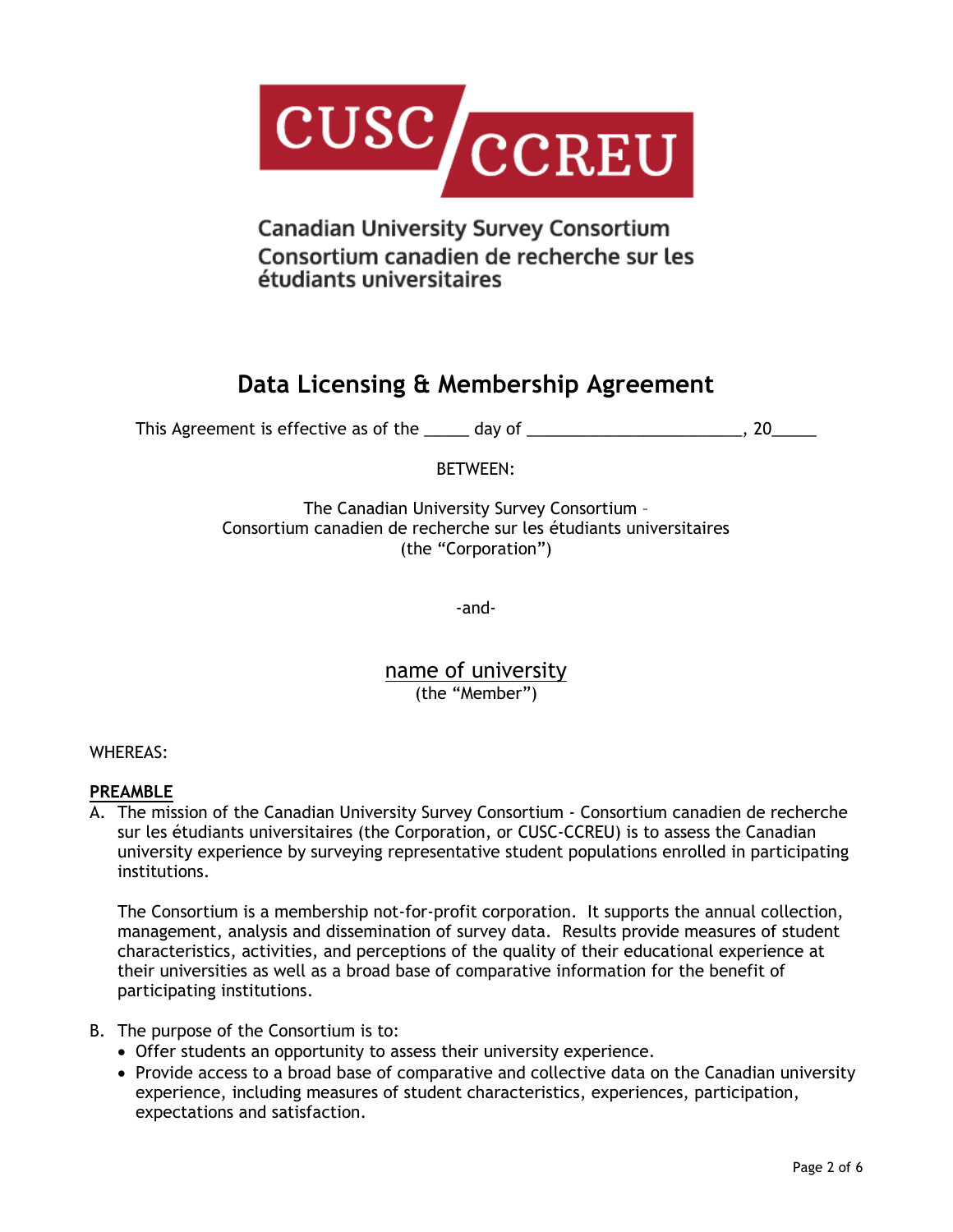- Manage and provide reliable, consistent data to track over time the quality of the postsecondary experience as perceived by students, in order to assess institutional strengths and educational outcomes, and to inform decisions about needed improvements.
- Contribute to accountability reports to institutional governing bodies, governments and the public.
- C. The exchange of confidential data among member institutions requires goodwill and trust among the members. This Agreement shall be guided by the principle that members of CUSC-CCREU will act in the best interests of all members of the Corporation. The primary consideration in issues of disclosure of research results shall be the avoidance of public comparisons that could damage the reputation of a member institution;
- D. Statistical measures and analysis of survey data may be of interest to wider audiences than the members of the Corporation for policy formulation, advocacy or publication of research. Members are encouraged to make best use of the survey data, including publication of research results, observing confidentiality requirements;
- E. The Corporation and the Member wish to define their respective obligations in relation to the use of the Data that is shared between the Corporation and the Members;

NOW THEREFORE, in consideration of the premises and the mutual promises herein made, and in consideration of the representations, warranties, undertakings and covenants herein contained, of the Corporation and the Member, the parties hereby agree as follows:

## **DEFINITIONS**

- In this Agreement, unless the context otherwise specifies or requires:
	- a) "Data" means an electronic record of the answers to the questions on the survey instrument given by each respondent at the universities which participated in the survey.
	- b) "Aggregate Data" means all of the data or data for groups of universities. Generally, aggregate data is expressed as statistics and research findings across data drawn from all universities or groups of universities.
	- c) "Member Institution" and "Member" mean a university which is a member of CUSC-CCREU.
	- d) "Publish" means dissemination of research findings beyond the senior administration of a member institution.
	- e) "Senior Administration" means the officers of a member institution with overall responsibility for academic programs and student services.

## **OWNERSHIP OF SURVEY DATA**

2. The data collected in surveys of students attending a member institution is the property of that institution.

#### **EXCHANGE OF SURVEY DATA AMONG MEMBERS**

3. Each member will make its survey data available to the other members for the general purposes as outlined in the Preamble herein. Each member is bound by restrictions on the use and disclosure of data belonging to other members.

#### **COMPARISONS LIMITED TO AGGREGATE DATA**

- 4. The only interuniversity comparisons permitted for publication or circulation beyond a member's senior administrators are those that are based on the aggregate data for all members or the aggregate data for the groups of members identified by CUSC-CCREU.
- 5. A member may prepare and circulate reports based on aggregated data from selected groups of member institutions for internal use only to senior administrators of its institution.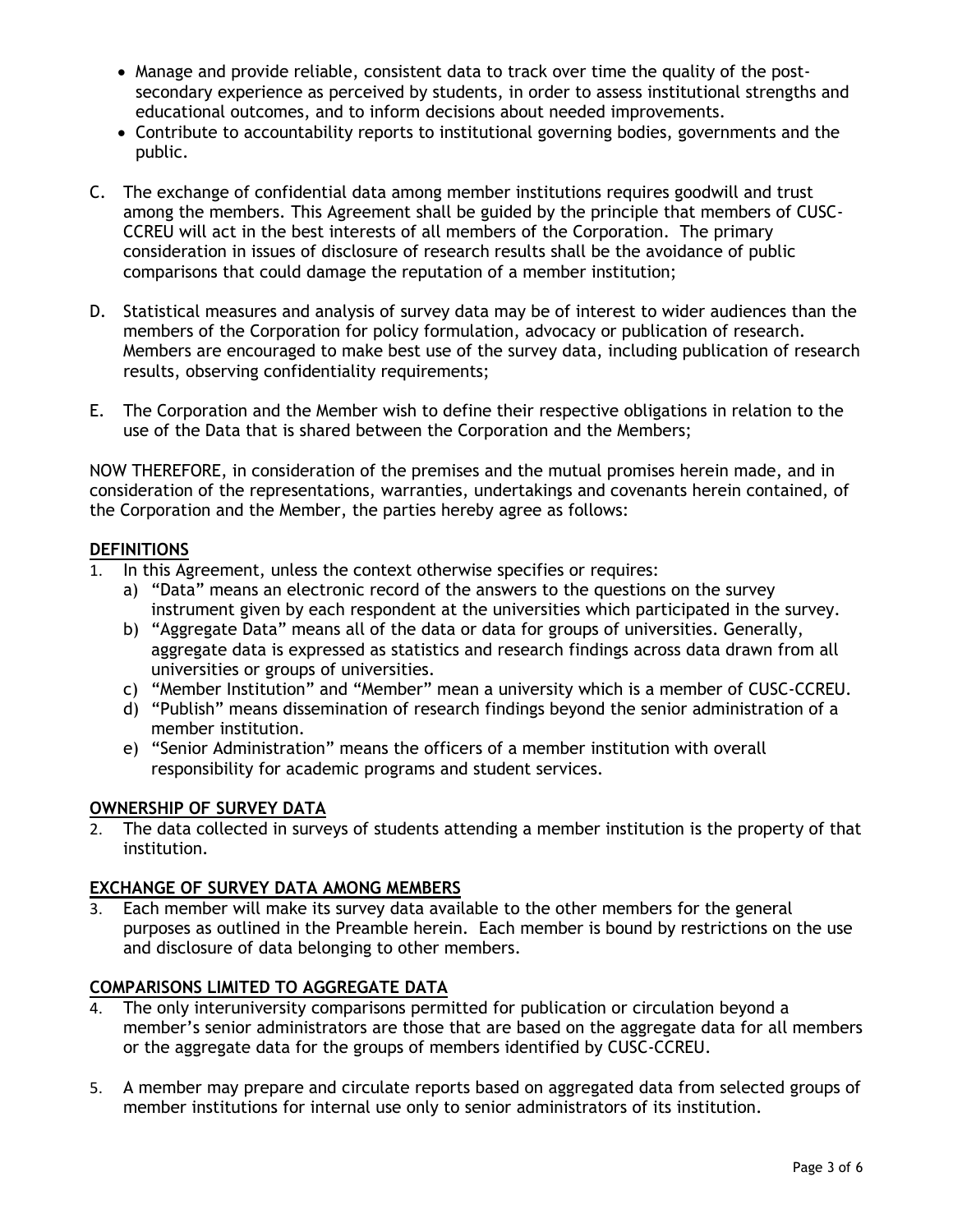## **LIMITATIONS ON THE USE OF DATA**

- 6. A member may not publish statistical measures or analysis of its own data for purposes of institutional promotion in a manner that would harm the reputation of another member institution.
- 7. Members may not publish statistical measures or analysis of data collected at another member institution with the name of the institution disclosed. Members may publish statistical measures and analysis of their own data.
- 8. A member may not publish statistical measures or analysis of data collected at another member institution that would allow an informed reader to identify the institution by reference to location, uncommon programs or other information contained in the published material.

#### **REQUIREMENTS FOR CONFIDENTIALITY**

- 9. A member may make available to its senior administrators statistical measures and analysis of data from another member, with the identity of the member disclosed, for the purposes outlined in the Preamble above. The member disclosing the identity of another member in these circumstances must ensure that those to whom the information is made available are aware of its confidential nature and restricted audience.
- 10. A member institution may be requested to disclose data or statistical measures under freedom of information legislation or other requirements for accountability. In these circumstances members may disclose their own data in order to fulfill the request. Members shall not disclose data that belongs to other member institutions unless the request explicitly demands it and legal counsel advises that the request must be fulfilled. If it must be fulfilled the member institution shall notify immediately the other member institution(s). If it does not have to be fulfilled the requester should be referred to the other member institution(s) which should be notified immediately.

#### **EXCLUSIVE USE OF INSTRUMENTS AND METHODOLOGY**

11. The survey instruments and methodology are for the exclusive use of the members and are not to be shared with organizations outside the Corporation.

#### **INDEMNITY**

12. The Member indemnifies and holds the Corporation, its directors, officers, employees or agents harmless in respect of any claim which may be brought against the Corporation, or which may be suffered or incurred directly or indirectly as a result of a breach of the Member's obligations under this Agreement or as a result of the negligent or willful act of the Member, its directors, officers, employees or agents.

#### **SEVERABILITY**

13. Should any portion of this Agreement be declared invalid or unenforceable, then such portion shall be deemed to be severable from this Agreement and shall not affect the remainder hereof.

#### **INSTITUTIONAL CONTACT AND NOTICE**

14. Each member shall designate a primary institutional contact person who will be the point of contact for coordination of CUSC-CCREU surveys at the institution and the person to whom the survey data files and reports are delivered. The contact person will have responsibility for safeguarding the data within the member institution and ensuring it is not accessed or distributed inappropriately. It is incumbent upon the contact person to provide for a legacy within the institution and CUSC-CCREU such that there is a continued adherence to this membership agreement.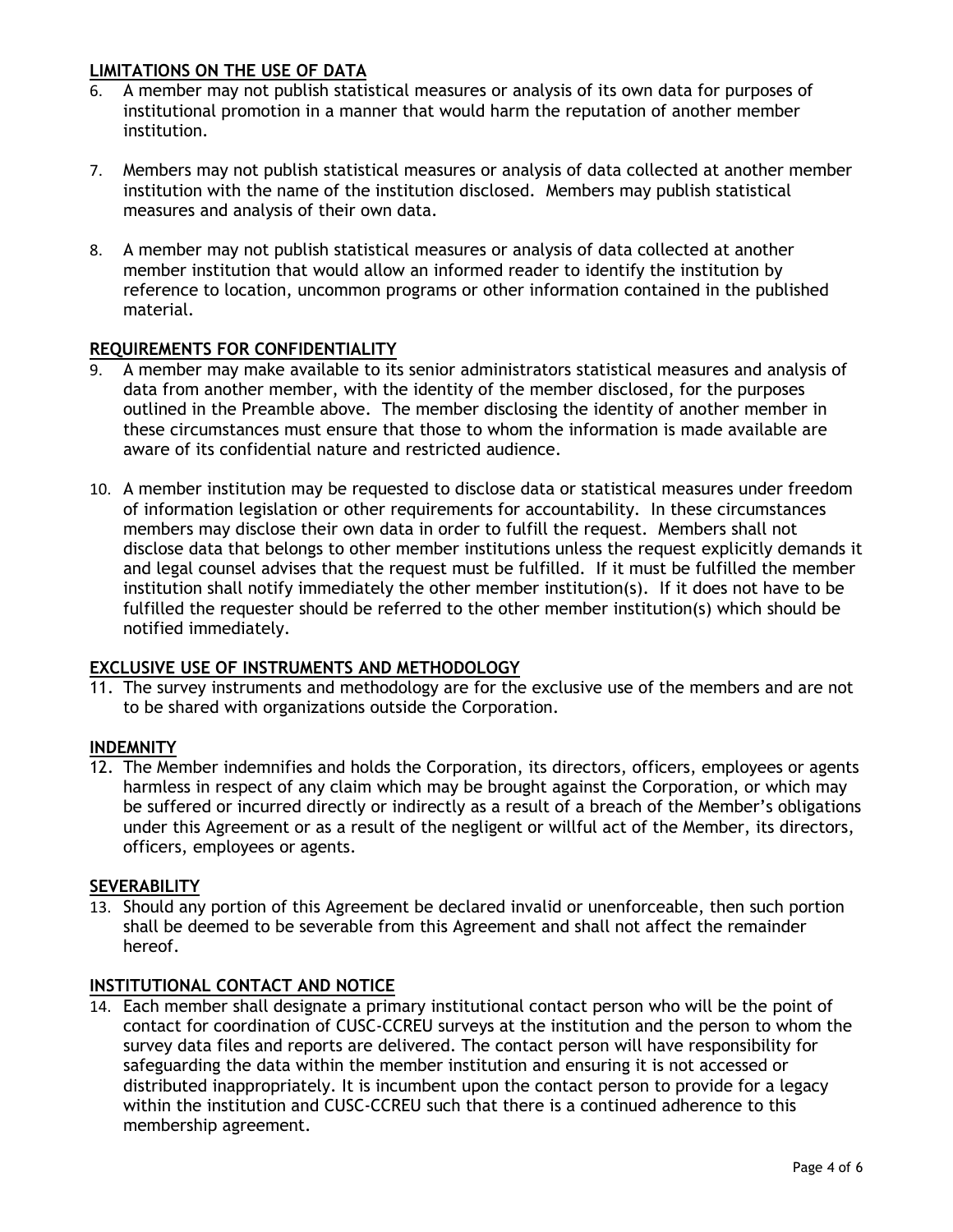15. Any notice, request, payment or other communication required or permitted to be given by either party shall be in writing and shall be given, made or communicated by personally delivering the same by e mail, or by certified or registered mail addressed as follows:

| To the Member:                   | Department                                     | <b>Primary Contact Person</b> |
|----------------------------------|------------------------------------------------|-------------------------------|
|                                  | Institution                                    | Position                      |
|                                  | Address                                        | Phone                         |
|                                  | City, province, postal code                    | Email                         |
|                                  |                                                |                               |
| To the<br>$C$ ornoration $\cdot$ | Office of Institutional Research<br>& Planning | <b>Tyler Hall</b>             |

| Corporation: | & Planning                                            |                               |
|--------------|-------------------------------------------------------|-------------------------------|
|              | <b>Carleton University</b>                            | President, CUSC-CCREU         |
|              | 504 Tory Building,<br>1125 Colonel By Drive,          | Phone: 520-2600 ext.2206      |
|              | Ottawa, ON, Canada<br>K <sub>1</sub> S <sub>5B6</sub> | Email: tyler.hall@carleton.ca |

or to such other address, individual or phone number or email address as may be designated by notice given by either party to the other party.

#### **TERM**

16. The term of this Agreement shall be for one year, with automatic renewal each year, provided the member continues to be a member of the Corporation.

#### **NONASSIGNMENT**

17. The Member shall not, without obtaining the prior written consent of the Corporation, assign or transfer this Agreement or any interest herein.

### **SURVIVAL**

18. In the event that an institution ceases to be a member of CUSC-CCREU and continues to hold data from surveys, the institution is bound by the following sections of this Agreement which shall survive beyond the termination of this Agreement including but not limited to Sections 2, 3, 4, 5, 6, 7, 8, 9, 10, 11 and 12.